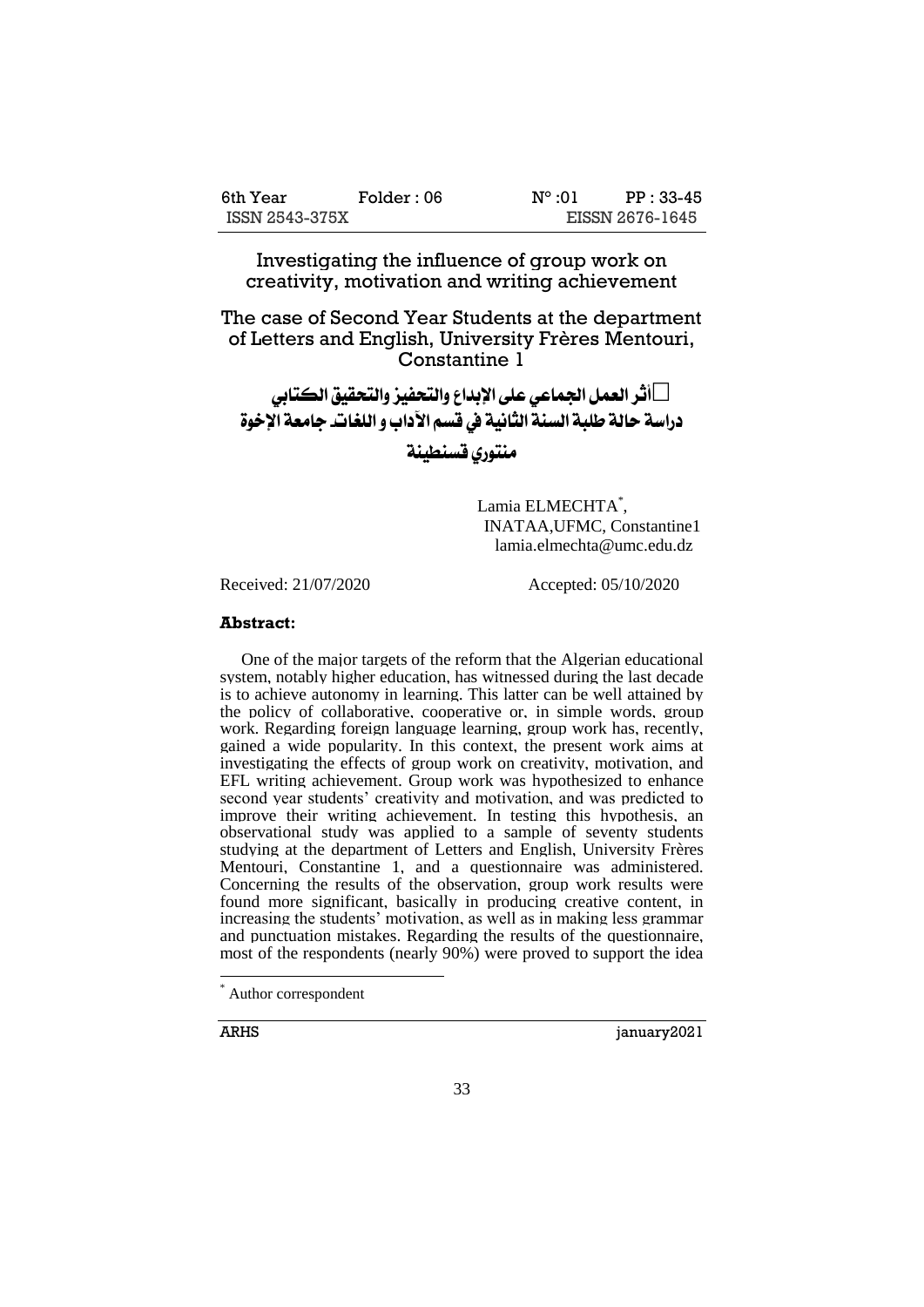#### Investigating the influence of group.. Lamia ELMECHTA

of group work in learning and creativity, in increasing motivation, as well as in improving writing achievement.

**Keywords**: Group work; creativity; intelligence; motivation; writing achievement

#### **ملخص:**

إن أحد الأهداف الرئيسية للإصلاح التي شهدها النظام التعليمي ﴾ الجزائر ولا سيما قطاع التعليم العالي خلال العقد الماضي هو تحقيق الاستقلال الذاتي يخ التعلم، ويمكن تحقيق هـذا الأخير علـى أحسـن وجـه مـن خـلال سياسـة العمـل التعـاونـ ، أو بكلمات بسيطة العمل الجماعي، أما فيما يخص تعلم اللغات الأجنبية فقد اكتسب العمل الجماعي شعبية واسعة مؤخرًا ، و من خلال هذا السياق ، يهدف العمل الحـالي إلى دراسة أثر العمل الجماعي على الإبداع والتحفيز والتحقيق الكتابي يخ تعلم اللغة الإنجليزية كلفة أجنبية ، حيث افتراضنا أن العمل الجماعي يعزز الإبداع لدى طلبة السنة الثانية و يزيد من تحفيزهم كما يساهم ية تحسين مستواهم الكتابي، وية اختبار هذه الفرضية قمنا بأخذ عينة تحتوي على سبعين طالبًا في قسم الآداب واللغة الإنجليزية جامعة الإخوة منتوري قسنطينة 1 ، وأجرينا وسيلتين الاستبيان و الملاحظة، فيما يتعلق بنتائج الملاحظة ، تم العثور على أن نتائج العمل الجماعي كانت أحسن، أقل أخطاء وأكثـر إبـداعا كمـا كـان الطلبـة أكثـر تحفيـزا ، أمـا بالنسـبة لنتـائج الاستبيان، أثبت معظم المجيبين (حوالي 90٪) أنهم يدعمون فكرة العمل الجماعي يخ الستعلم والاسداع ويخ زيبادة الحياهز ، وكيذلك يخ تحسيين كتاساتهم يخ اللغية الانجليزية كلغة أجنبية.

**الكلمـــات الفتاحيـــة**: العمـل الجمــاعي – الإبـداع – الـذكاء – التحفيــز – التحقيـق الكتابي.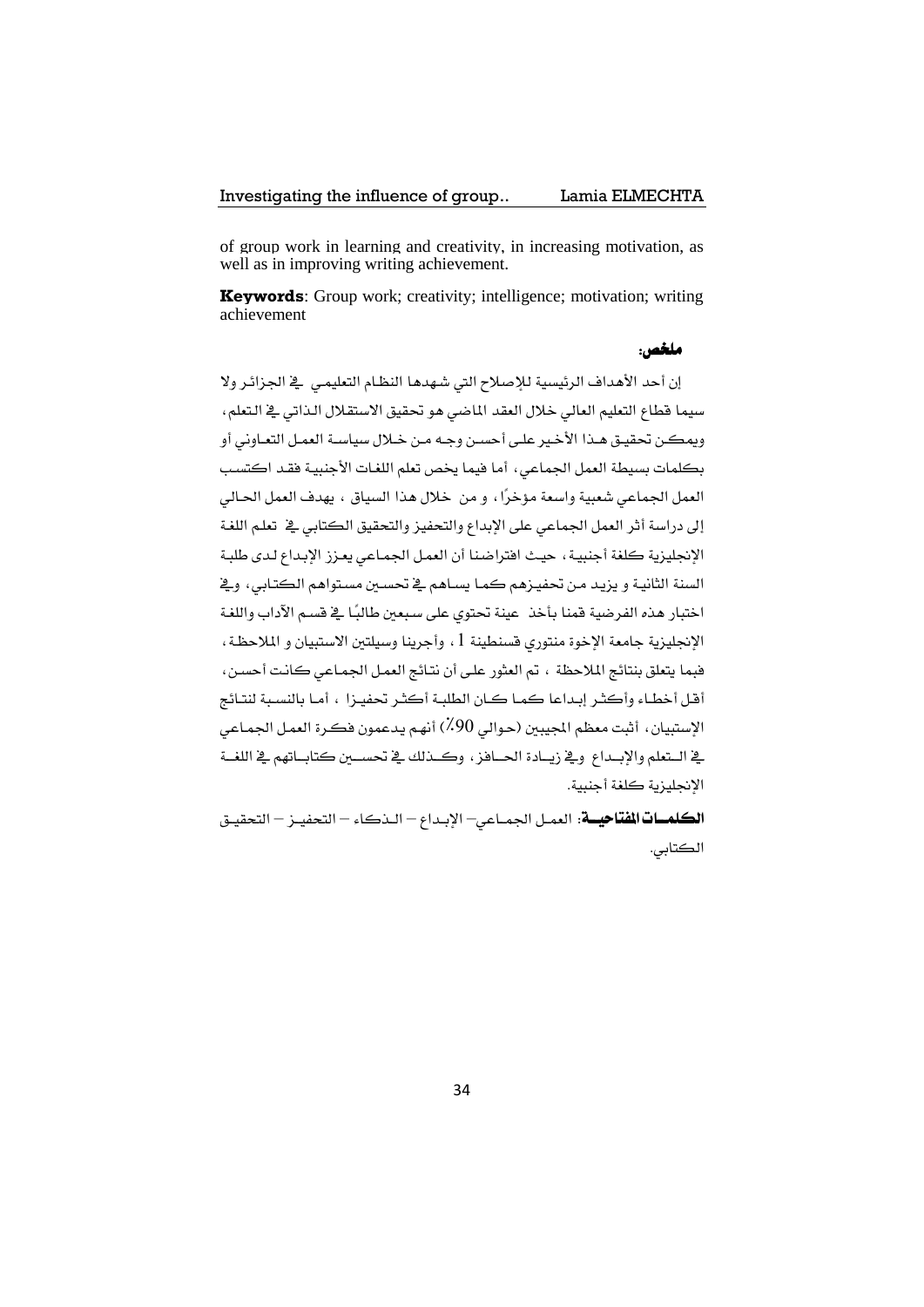#### Introduction

During the 21 century, the Algerian educational system, and basically higher education, felt the need of a reform due to the rapid change triggered by technology that had taken place worldwide. Algerian universities have sought to achieve a good quality in higher education through the recently adopted system, that is, the LMD system. The main target is to develop the students' competence through integrating them in the learning environment and, hence, achieving a real practice of active instruction. Competence is viewed according to the LMD system, in terms of three principles: knowledge, skill, and attitude<sup>1</sup>. These principles that are believed to better lead to autonomy in learning can be well attained by group work. From the language teaching/learning perspective, group work is a technique of the communicative approach that has emerged in recent years (since the 1970s) to become widespread in current language teaching practices, mainly for the challenge of large class size.

---------- - ـــــ-------------------------------------------------------------------------------------------------------------------------------------------------------------------------------------------------------------

In this paper, we will focus on an aspect of group work which is its application in a foreign language classroom. Three variables will be studied: creativity that is a facet of intelligence; motivation which is the second psychological factor after intelligence; and writing achievement that is a factor of language learning achievement.

#### 1. Review of the literature

#### 1.1. Communicative language teaching:

In traditional language classrooms, the learning process was noticed to be very controlled by the teacher. This latter represented the authority in the c:lassroom by being the only source of knowledge. No active role was expected from the part of learners during the process of learning, except the automatic processing of input. Similarly, language learning was seen at the level of grammatical competence and was linked with habit formation. More explicitly, learning was a result of practicing correct sentences. Mistakes had to be avoided because of controlled practice (e.g. memorization of drills). (Richards, 2006)

The failure of traditional approaches and methods of language teaching to provide satisfactory learning outcomes has led to the emergence of a new approach that is referred to as the communicative approach or communicative language teaching (CLT). CLT appeared in the 1970s to provide a novel teaching methodology that centers communication as its primary concern. This approach argues that communication provides better opportunities for language learning. Richards (2006) highlighted a set of principles for this approach: the main teaching goal is achieving successful communication through building communicative competence<sup>1</sup>; learners mistakes are viewed as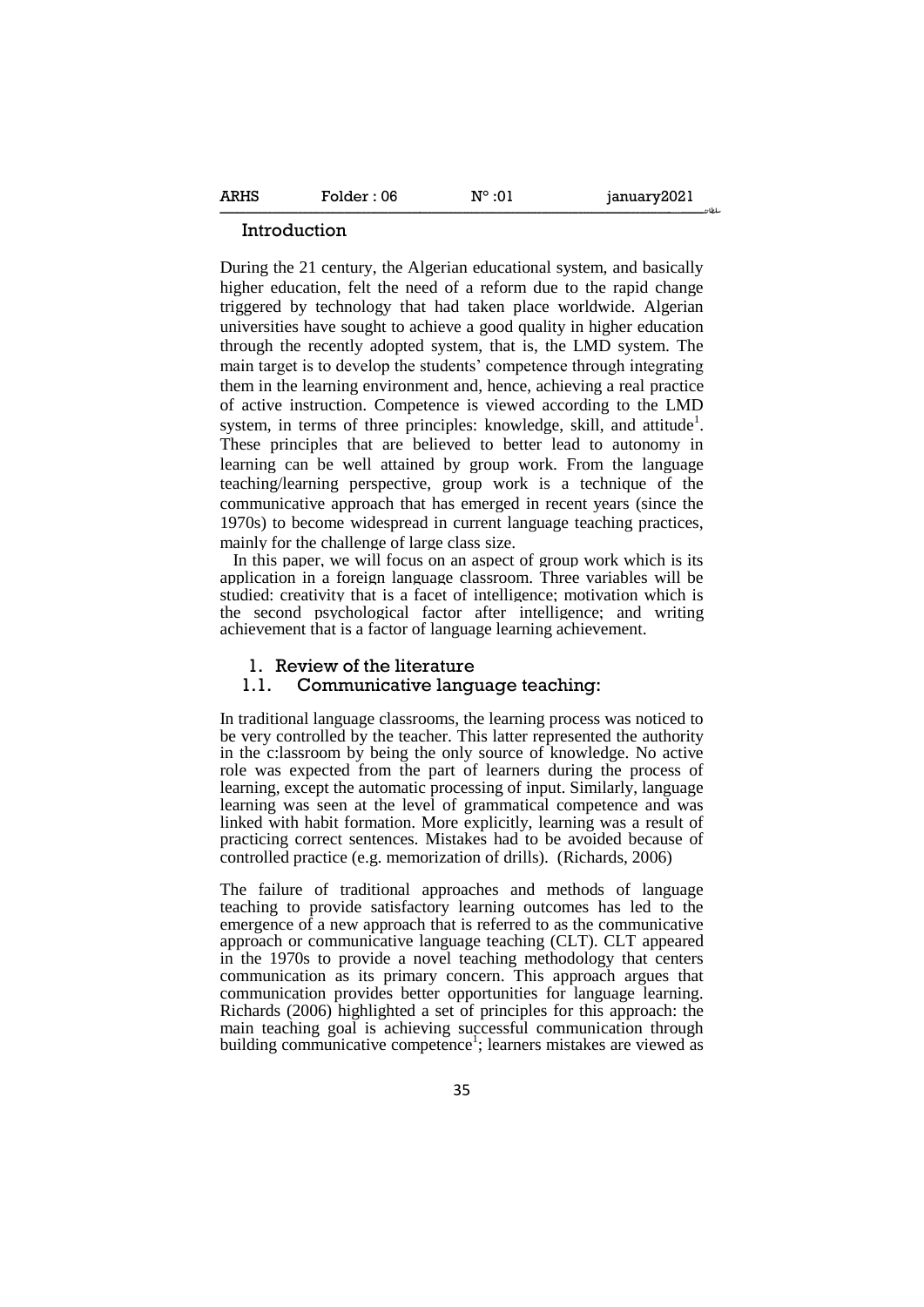a sign of building their communicative competence, so they should be tolerated; fluency and accuracy should both be of concern; the four skills should be given equal importance and should be taught together as they appear in the real world.

Classroom activities proposed in CLT have given new roles for both teachers and learners. A shift has gone from teacher-centered to learner-centered. Similarly, the teaching approach has changed from individualistic to cooperative. In other words, learners are believed to learn better and feel more comfortable when they listen to their peers in group work activities rather than relying on the teacher as the authority in the classroom. Teachers have become more facilitators and monitors, and learning responsibility has been put on the learners (Richards, 2006). A clarification of the concept of group work is provided below.

### 1.2. Group work:

The idea of group work has shifted the attention of educationists in the 1970s. After a decade, the teacher-talking time was decreased to be replaced by learners-talking time. There was a belief that learners who take the initiative in learning tend to learn better than those who rely on the teacher to acquire knowledge (Nunan & Lamb 1996). The idea of group work has taken insights from Vygosky's theory of social learning (1978) that considers learning as an outcome of socialization, and that co-operating with others who know, somehow, more improves achievement.

## **1.2.1. Definition of group work:**

Group work is defined by Johnson and Smith (1991) as a co- operative activity, during which students share aims and responsibilities to accomplish a task assigned by the teacher in groups or in pairs. (Cited in Beebe & Masterson, 2003)

## **1.2.2. Making a group work:**

One aspect of group selection is determining the group size. This latter is a very important procedure that should be considered attentively by teachers before starting an instruction. A small group is often advised to reach learning objectives. The number of groups varies according to researchers. Some researches (e.g. Csernica et al., 2002) propose a group of three or four members as a better selection, while others (e.g. Davis, 1993) consider four to five members in a group as the best, for they provide more exchange of ideas and creativity. However, large groups are not advisable, as they decrease the opportunity for their members to participate and, hence, reduce active learning (Beebe & Masterson, 2003).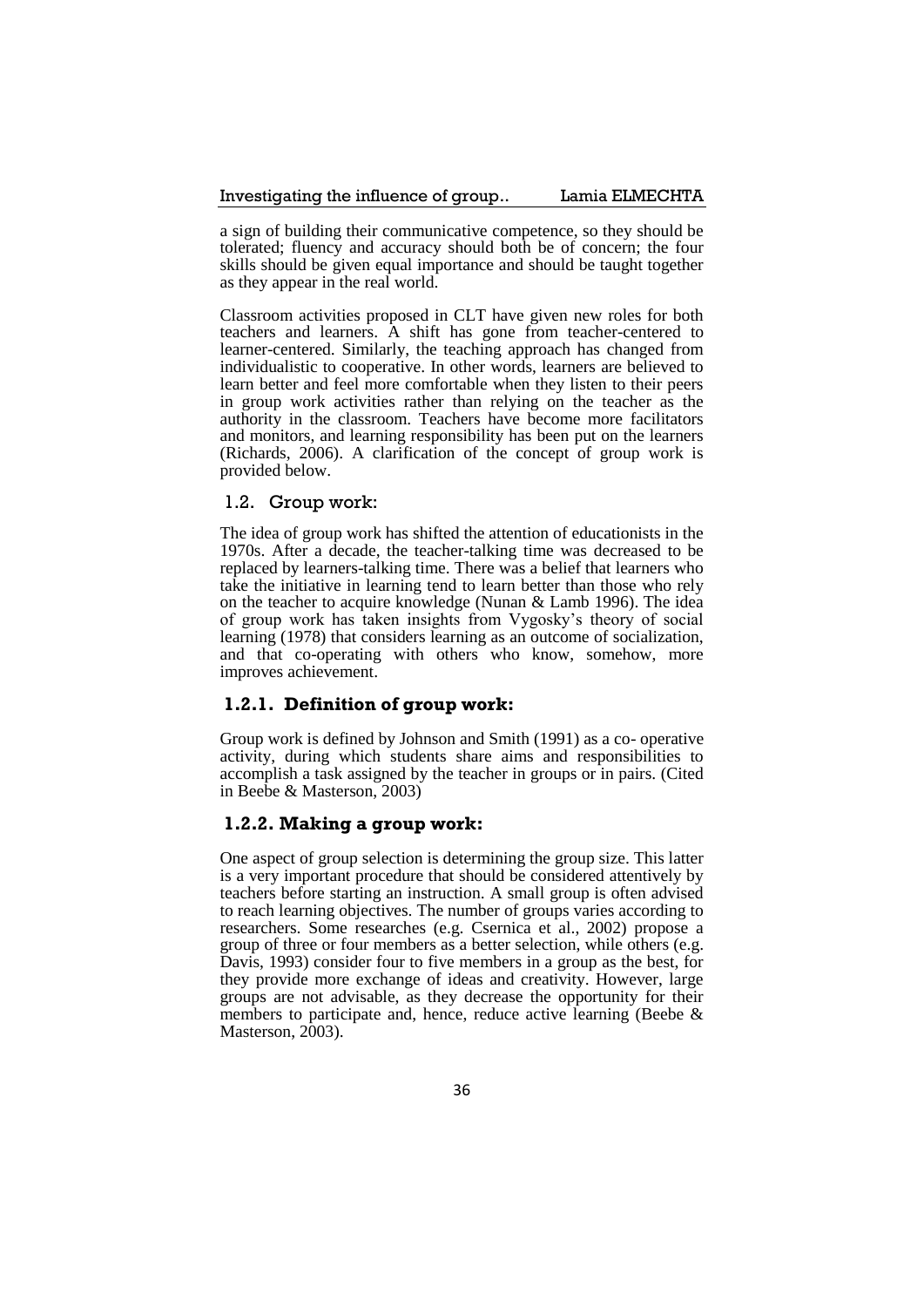| <b>ARHS</b> | Folder : 06 | $N^{\circ}$ :01 | january2021 |
|-------------|-------------|-----------------|-------------|
|-------------|-------------|-----------------|-------------|

Another aspect of selection is assigning the members of the group. This is also considered as a primary step as it contributes to the success of the group. There are different viewpoints concerning this aspect. Some researchers (e.g. Davis, 1993) prefer heterogeneous grouping, believing that different capabilities will assemble and all the group members will benefit from this variety. Others (e.g. Connery, 1988, Beebe & Masterson, 2003) are in support of homogeneous grouping as equal performance levels, academic strengths and weaknesses are already known. There is another type of group selection that is self selected groups. This latter is done by the learners themselves choosing each other to form desired groups. However, this type is not very recommended (Cooper, 1990) as the learners concern will be on exchanging social interests rather than focusing on the course objectives.

#### **1.2.3.Advantages of group work:**

In comparison to individual work, group work is believed to have a number of advantages. Beebe and Masterson (2003) summarized six advantages for group work. They stated that more information is provided by the group than by individuals because of sharing different experiences and backgrounds; group work increases creativity; the group members tend to retain information and, hence, achieve better learning; learners involved in the group tend to be more satisfied with the provided information than those who receive it in other techniques; group work gives the opportunity for learners to better understand themselves; it also develops interpersonal skills. Similarly, Harmer (1991) speculates that group work facilitates the learning environment by providing a more relaxed atmosphere. In addition, Raja (2012) advocated that group work stimulates the learners' autonomy and gives the opportunity to practically experience each others' ideas and, hence, provides the opportunity for more active learning where even slow learners interact and exchange ideas.

#### **1.2.4.Group work and intelligence:**

Current definitions of intelligence go beyond traditional notions that link it to a single capacity that is known as  $IQ^2$ . Howard Gardner (1983, in Gardner, 2011) and Robert Sternberg (1985) are contemporary psychologists who view intelligence in relation to a variety of capabilities. According to Gardner (1983, in Gardner, 2011), there are at least seven human intelligences, namely: logicalmathematical intelligence, linguistic intelligence, spatial intelligence, bodily-kinesthetic, musical intelligence, interpersonal intelligence, and intrapersonal intelligence.

Gardner (1983, in Gardner, 2011) argued that the seven abilities require varying between different ways of teaching in the classroom.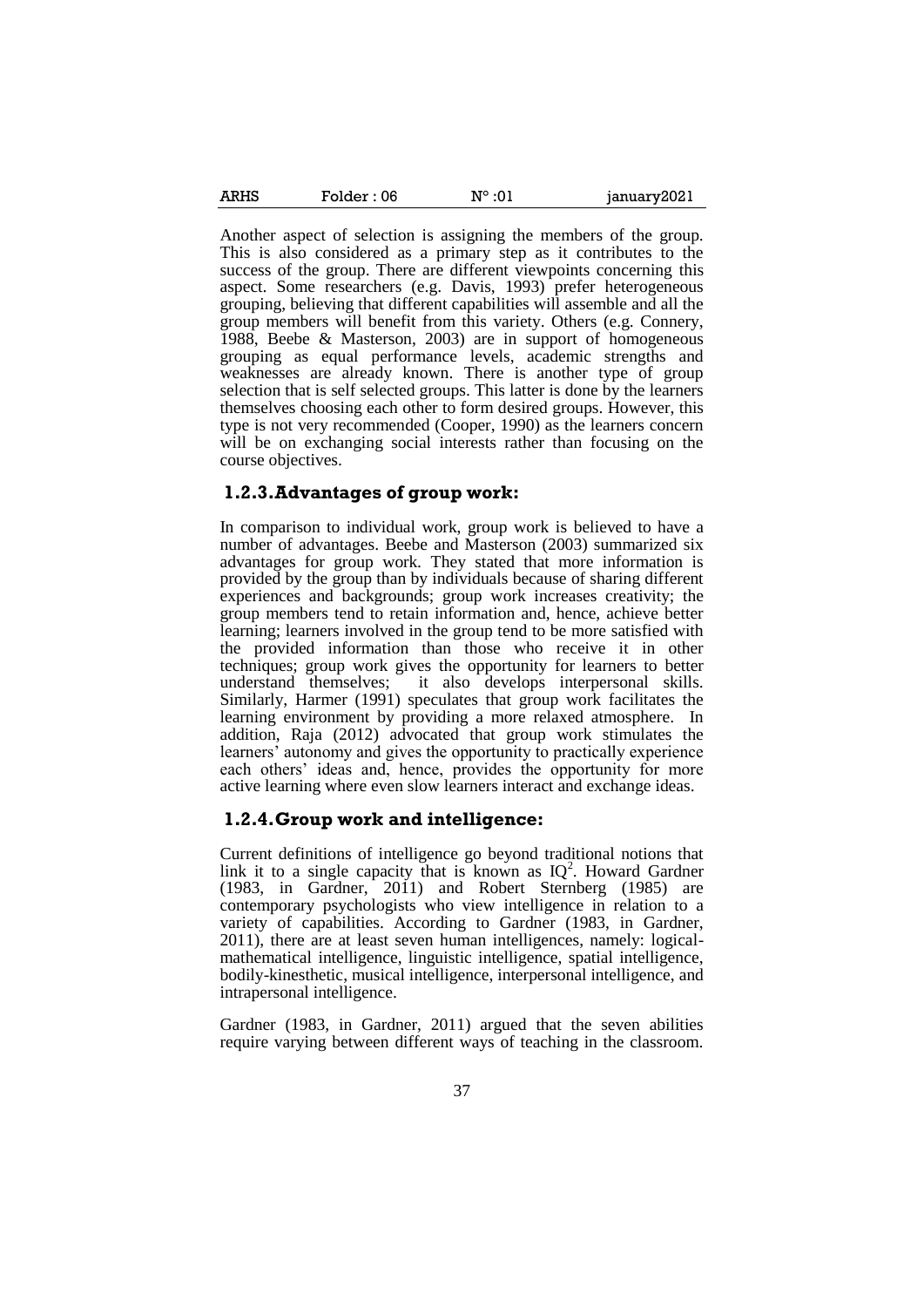#### Investigating the influence of group.. Lamia ELMECHTA

Since our concern in the present article is one type of intelligence that is interpersonal intelligence, the concept will be tackled exclusively. Regarding this type of intelligence, a set of activities can be used in the classroom to stimulate it. Group work is considered an example (Armstrong, 2009). Group work is referred to by Armstrong as cooperative learning activity where learners exchange ideas, solve problems, and discuss topics collaboratively. Cooperative learning (or group work) is considered an innovation in education since it promotes learners' cooperative skills and fosters learning outcomes.

#### **1.2.4.1. Group work and creativity:**

Creativity is defined by Sternberg (1985) as finding new solutions to old problems or as generating novel ideas. Similar to Gardner (1983), Sternberg (1985) identified three types of intelligence that go beyond IQ level: analytical, practical and creative. He (Sternberg, 1985) states that analytical intelligence is measured by IQ tests; practical intelligence can be illustrated by social intelligence; and creative intelligence can be demonstrated by novelty.

Creativity that is an aspect of intelligence (Sternberg, 1985) is argued to be stimulated by group work. Vygotsky (1978) claimed that two heads are better than one head. This means when learners work in groups, different minds interfere through exchanging different ideas. Adding one idea to another one would result in bringing a novel and creative idea. According to Harmer (1991), providing a relaxed learning environment by group work pushes learners to bring the best they have got and sorts out their creativity. Another proponent for the positive effect of group work on creativity is Sebbunga (2003, in Denis, 2009) who speculated that group work helps learners to build confidence and makes them able to discover their creativity potentials, and hence, develops their personality.

#### **1.2.4.2. Group work and motivation:**

Motivation refers to the driving force to accomplish desired goals. In second language acquisition, Garnder (1985) defines it as a combination of effort and desire to learn a foreign language and to have a positive attitude towards language learning.

The effect of group work on motivation has also drawn the attention of SLA research. Researchers (e.g. Kundo & Tutto, 1989) believed that group work is a source of intrinsic motivation, as the majority of learners consider is as fun. Group work provides the opportunity for learners to work together and share suggestions, insights, feedback about success and failure. They further advocated that the classroom where the teacher is dominant kills the learners' motivation.

Similarly, Ellis (1994) averred that learners working in groups are more motivated and are likely more engaged in any task that requires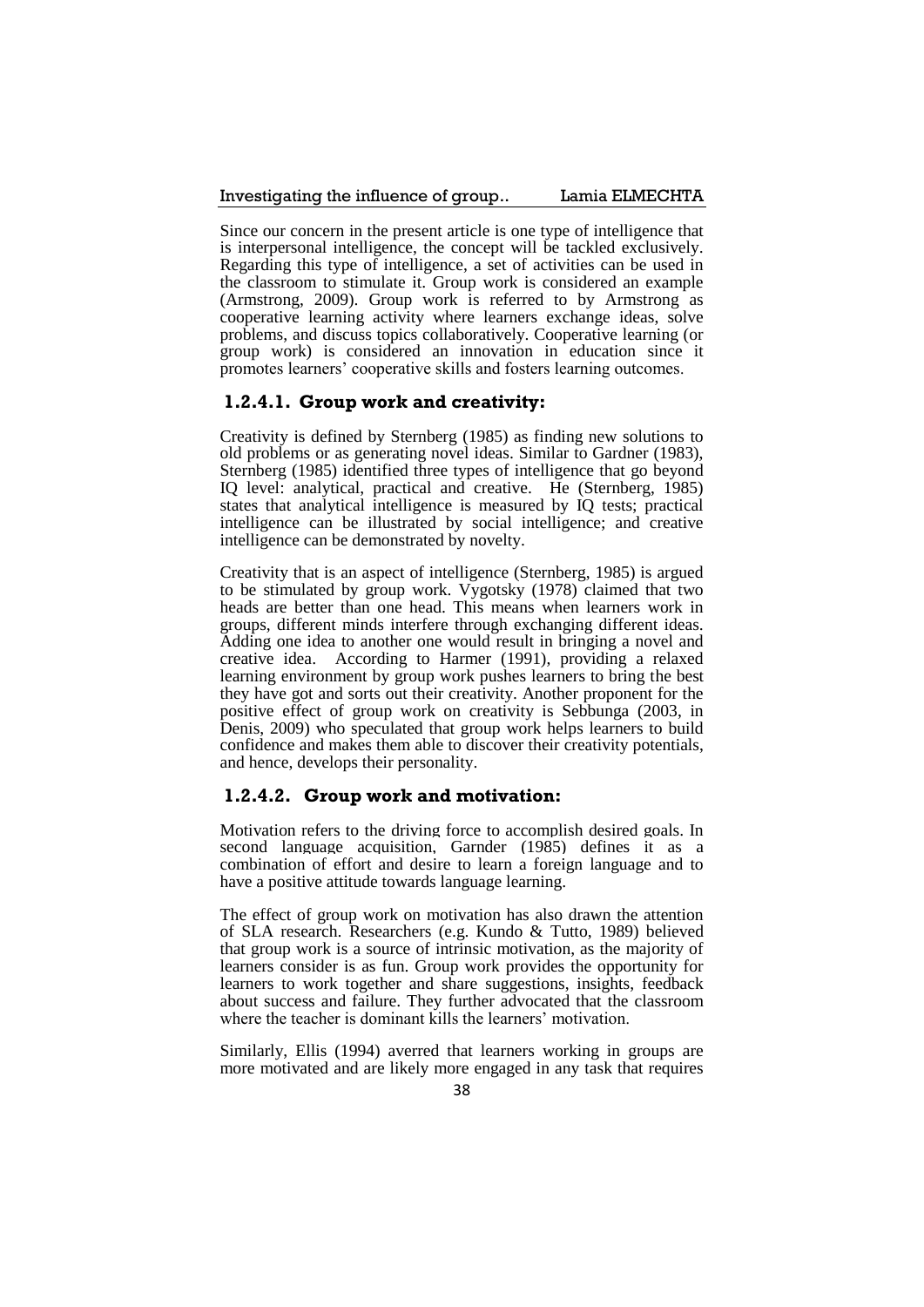| ARHS | Folder : 06 | $N^{\circ}$ :01 | january2021 |
|------|-------------|-----------------|-------------|
|      |             |                 |             |

speaking. Harmer (1991) added that group work allows students to work and, hence, facilitates learning. Furthermore, it was also argued (Gower, 1987, in Raja, 2012) to enhance various types of interaction and provides a more relaxed and cooperative classroom atmosphere that itself increases learners' motivation. Additionally, Johnson, Johnson and Smith (1998) advocated that the application of group work in writing activities decreases the learners' anxiety and increases their self confidence in comparison to individual work, which are other affective factors in addition to motivation.

#### **1.2.4.3. Group work and writing:**

When dealing with writing, we are concerned with two aspects: academic writing and writing achievement. A clarification of the terms is first required. Academic writing is defined as an activity "that implies great effort to construct coherent and well argumented texts whose production is difficult for the writer, but easier for the reader…(it) encompasses a range of approaches and types of practice for it that requires various techniques to train student writers". **(**Bednar &Jordan, in Robayo Luna & Hernandez Ortiz, 2013, p. 132)

Writing achievement can be defined as the outcome or the end result of a written production whether is a paragraph or a text. In this paper, two criteria will be considered in measuring writing achievement: grammatical accuracy and correct punctuation.

The previous quote is directly linked to the study objective which is group work. Robayo Luna & Hernandez Ortiz (2013) illustrated a variety of techniques that should be used to train students in writing. Group work is considered as a useful technique, as group discussion provides opportunities for learners to interact in English by clarifying ideas, rephrasing, and giving useful feedback, which develops ideas and, therefore, improves learning outcomes (Roberts, 2013). Research findings (in Roberts, 2013) showed that texts produced by groups were better in comparison to individual texts in terms of task fulfillment, grammatical accuracy, and complexity.

Similarly, the process of planning, which is an important step in successful writing, can be very motivating to students working in groups (Roberts, 2013). Roberts (2013) provided some activities of group work for the writing process. One activity is brainstorming; this latter makes a rich mind-map that comes from individuals collaborating with each other. Another example is to suggest a topic by an individual, then the students sit in a circle and the topic passes through them, each one writes an idea which was not proposed by a previous one and corrects the language if necessary. The result is an organized, accurate and creative paper that answers all the necessary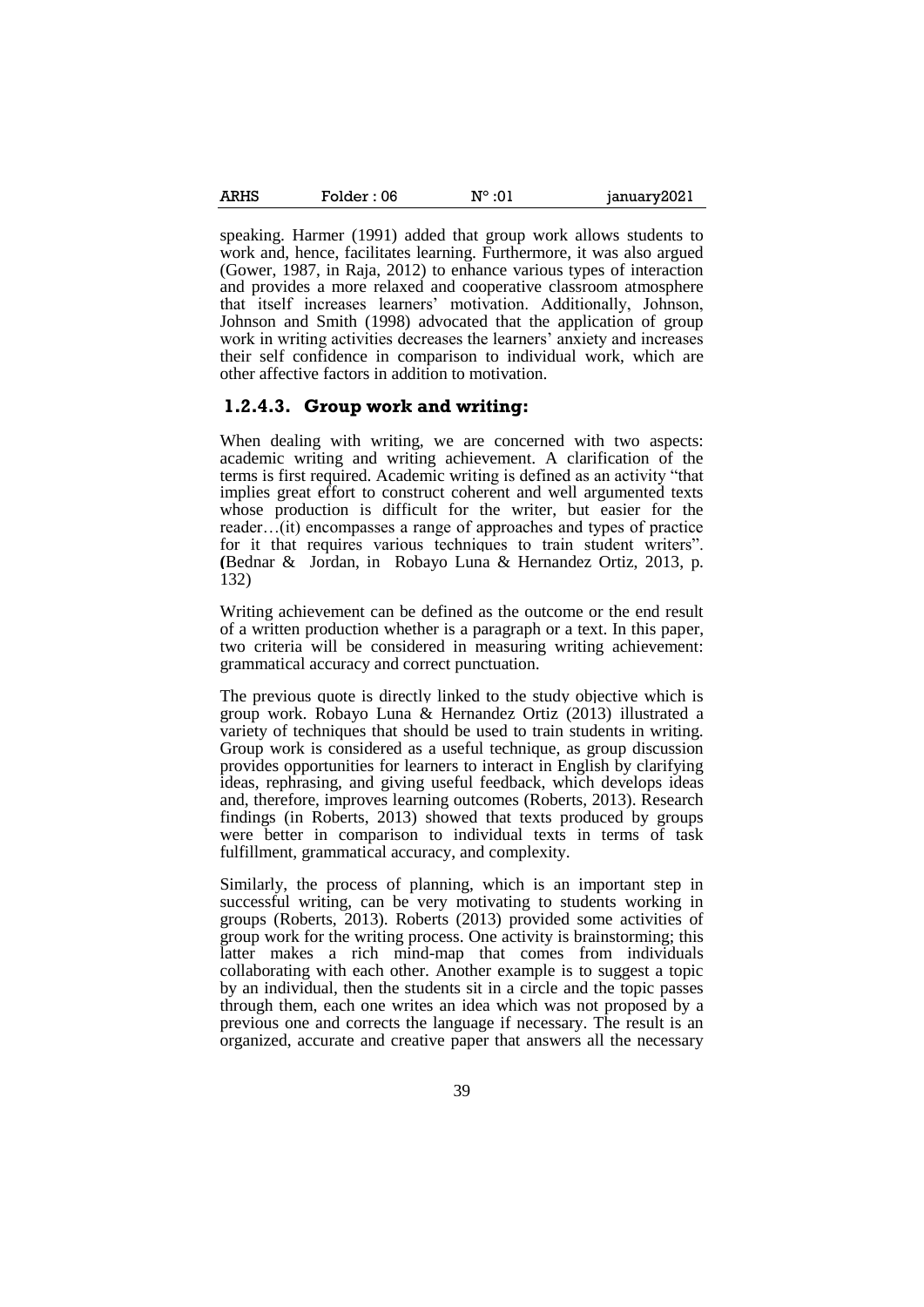questions of the proposed topic. Widdowson (as cited, in Robayo Luna & Hernandez Ortiz, 2013) added that group work fosters decision making in learners because of the constant feedback that is shared among the group.

## 2. **Methods and Materials:**

## **2.1. Subjects:**

Seventy subjects (58 girls and 12 boys) were involved in the study. Two groups were randomly drawn from the population of second year at the department of Letters and English, university Frères Mentouri-Constantine 1. The grouping of the participants had already been made by the administration. The first group comprising 35 students (7 boys and 33 girls) was taken as the experimental group, where the students were instructed to work in groups of four members for the belief that a group of four member is considered the best for promoting creativity (Csernica et al., 2002; Davis, 1993); the second group including 35 students (5 boys and 30 girls) was considered as the control group, where the subjects performed the task individually.

## **2.2. Materials and procedure: 2.2.1. The observation:**

As far as writing is concerned, an assignment in the module of Grammar was given to the students where they were instructed to apply the four types of the conditional 'if': type  $\tilde{0}$ , type 1, type 2, and type  $3$  in writing a creative chain story<sup>3</sup>. For the experimental group, the students (35 students) were asked to work in groups of four members to produce the chain story, while for the control group, the participants (35 students) worked individually.

Concerning the use of observation as the research tool, three criteria were taken into consideration: the students' motivation, their level of creativity, and their writing achievement. As far as motivation is concerned, mainly intrinsic motivation was taken into consideration (Gardner, 1985). This type of motivation was determined by the observation of the students' degree of interest, their enjoyment, their efforts in accomplishing the task, as well as their interaction (Kundo & Tutto, 1989). Creativity was measured by bringing novel ideas (Sternberg, 1985), and the logical link between the consequence of the previous condition with the condition of the second consequence (c.f. definition of chain story). The third criterion that is writing outcomes was determined by the observation of the students' writing productions. Two aspects were considered: accuracy and punctuation (Peha, 2002).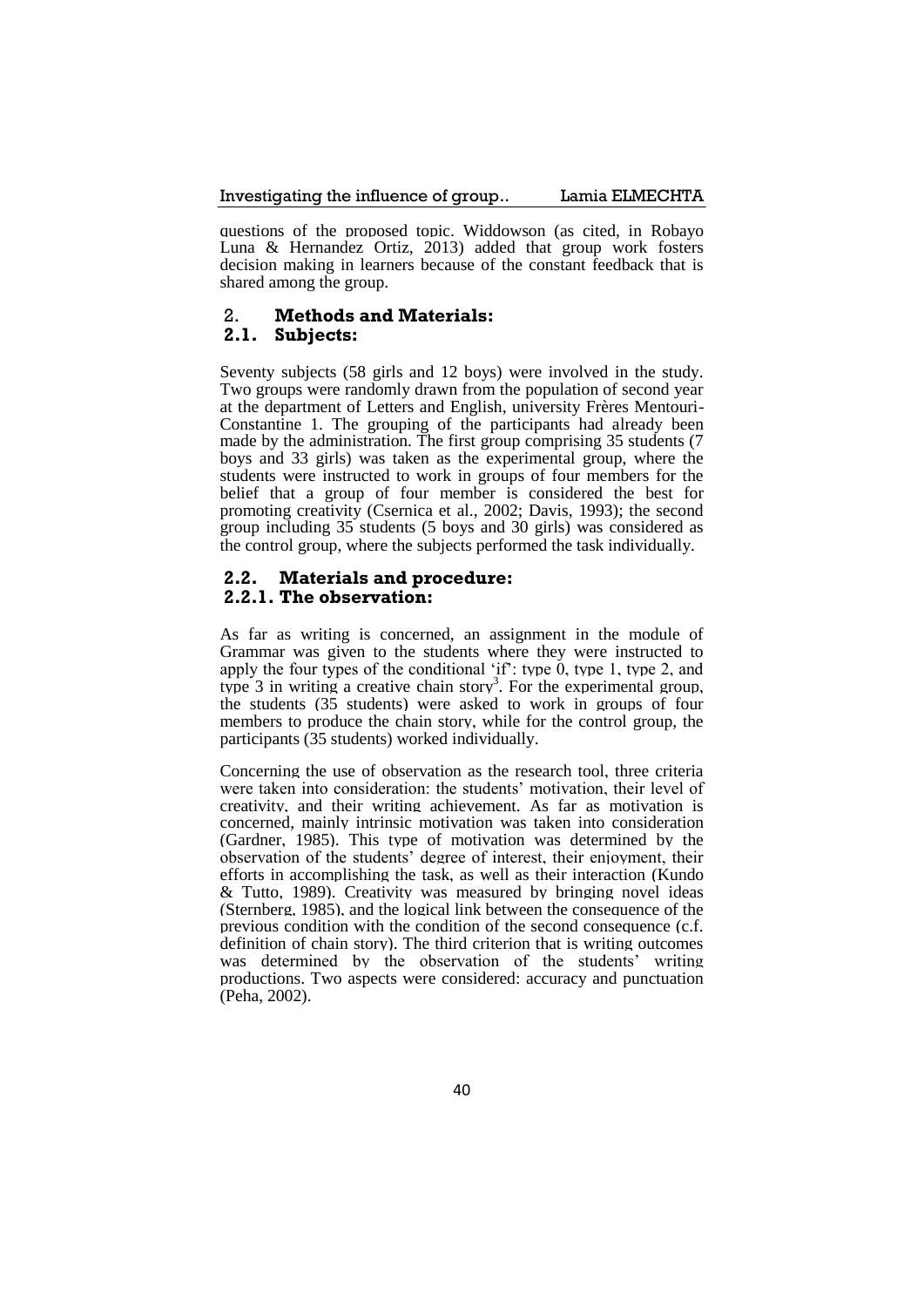#### **2.2.2.The questionnaire:**

At the end of the writing task, a questionnaire was administered to the experimental group to investigate the learners' attitudes towards group work. Ten questions were grouped under three main sections: group work and foreign language learning (3 questions); group work and writing achievement, including grammar (4 questions); and group work and creativity (3 questions). Some questions were left open (e.g. how does group work affect writing achievement) so to check whether the arguments used by the participants are similar or different.

# **3. Results and discussion :**

## **3.1. The observation results:**

As has been mentioned earlier, in the observation of group work, three main criteria were considered: the students' motivation, their creativity, and their writing achievement. Concerning the first criterion, the students in the experimental group were observed to be totally engaged in the task. All of them were enjoyed while exchanging ideas and interacting with each other. Their main interest was to produce the best or the most creative chain story. Similarly, cooperation between the students in one group was shown to decrease their anxiety and increase their confidence when they exchanged ideas and when they applied rules of the conditional. On the contrary, the majority of the students in the control group were less motivated; they did not enjoy the task and considered it too demanding, especially that it was required from them to apply the four types of the conditional in one chain story. One can say that the observation results add evidence to past research on the positive influence of group work on: intrinsic motivation (Kundo & Tutto, 1989); interaction (Gower, 1987, in Raja, 2012); and increasing confidence (Johnson, Johnson & Smith, 1998).

As for the second criterion, creativity, the findings of group work showed very creative chain stories in terms of the novelty of the produced ideas in comparison to individual work. In other words, the ideas of the stories written in the experimental group were impressive and innovative; however, the students in the control group presented very common and redundant ideas. Similarly, the logical link between the condition part and the consequence part was much better for group work than individual work. These findings, as well, add evidence to past research on the link between group work and creativity (Vygotsky, 1978; Harmer, 1991; Denis, 2009)

The relationship between group work and writing achievement was also proved in this study. The chain stories produced by groups were shown to be more grammatically accurate than those written by individual students in terms of the correct use of the four situations of the conditional and other grammatical aspects (e.g. tenses, articles,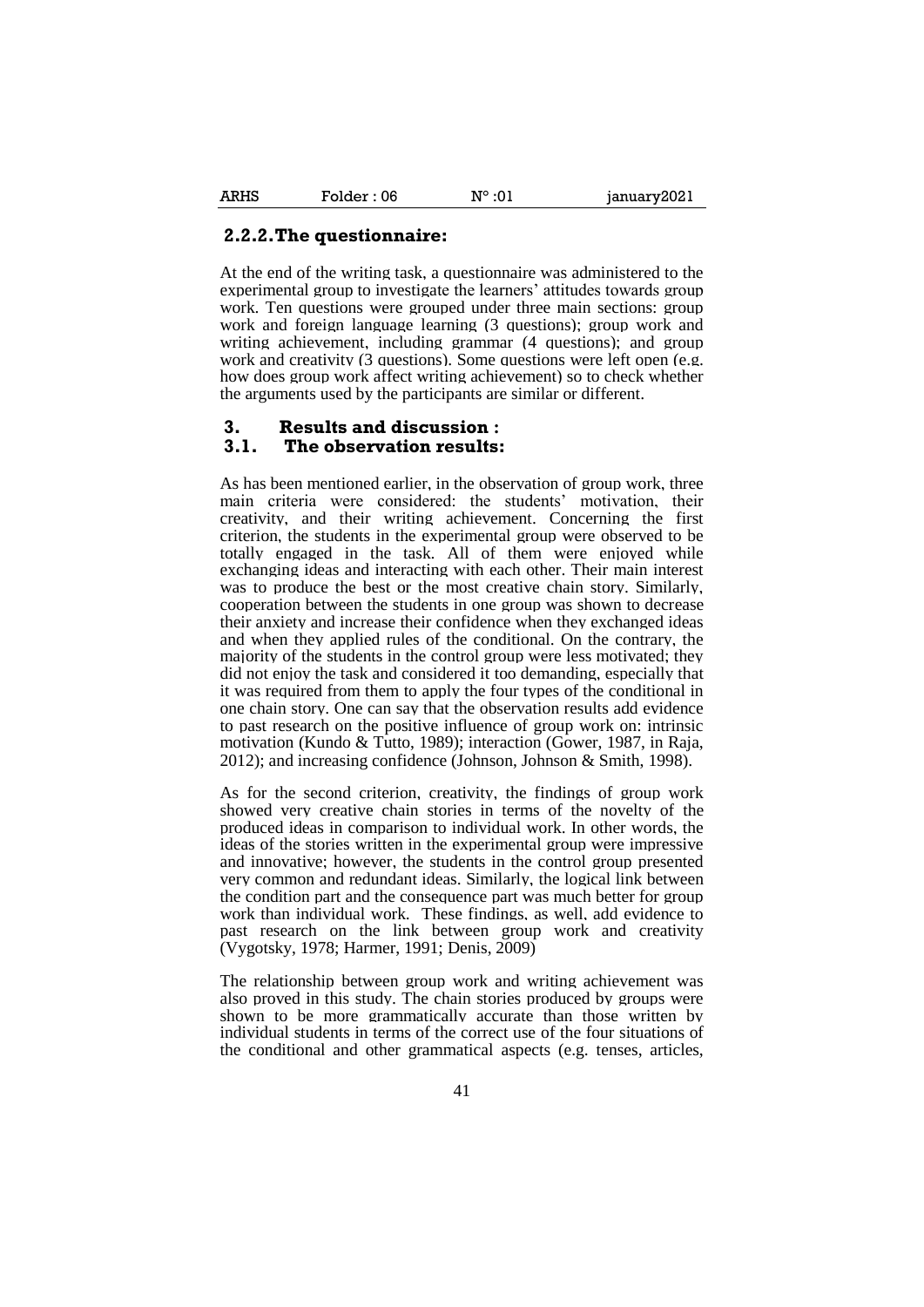#### Investigating the influence of group.. Lamia ELMECHTA

prepositions, etc.). Group stories were also observed with less punctuation mistakes than those produced individually. Similar to the two previous criteria, the findings of this study confirm the positive influence of group work on developing the writing skill.

#### **3.2. The questionnaire results:**

It has been mentioned previously that the administered questionnaire contained three main sections: group work and foreign language learning; group work and writing achievement (including grammar); and group work and creativity.

Concerning the results of the first section, almost all the respondents (31 students or approximately 94%) admit that group work does have a positive influence on learning English as a foreign language. Most of the given arguments state that group work decreases anxiety and increases confidence; it gives the chance to less able learners to speak with their peers in the group and, consequently, enhances their learning. The subjects' points of view of group work go hand in hand with researchers views basically in the aspects of decreasing anxiety and increasing confidence (e.g. Johnson, Johnson & Smith, 1998) , which adds evidence to the effective role of cooperative work in learning English as a foreign language.

Regarding the relationship between group work and writing achievement, a very high percentage (89% corresponding to 31 students) showed that the former does have a positive effect on the latter. The students explain that if a student, unconsciously, makes a grammatical or punctuation mistake, s/he will be corrected by the other members of the group, so the paper will have more chance to be corrected by more than one person before it is finally handed in. as a consequence, the paper is expected to be more accurate than the one produced individually. These findings add other evidence to previous findings on group work and improving writing outcomes (e.g. Roberts, 2013).

As for the effect of group work on creativity, also a large number of students (29 students or approximately 83%) do show a positive attitude. They argue that if each student shares his/her idea, the whole group will come up with many ideas at the end; in this way, creativity will increase. Very few respondents (17%) claim that creativity is subject to the individual himself/ herself; and that if students impose their ideas on each other, they will distract each others' creativity. The high percentage goes hand in hand with the idea that two heads are better than one head (Vygotsky, 1978), and that creativity is sorted out as a result of the relaxing environment that group work provides (Harmer, 1991).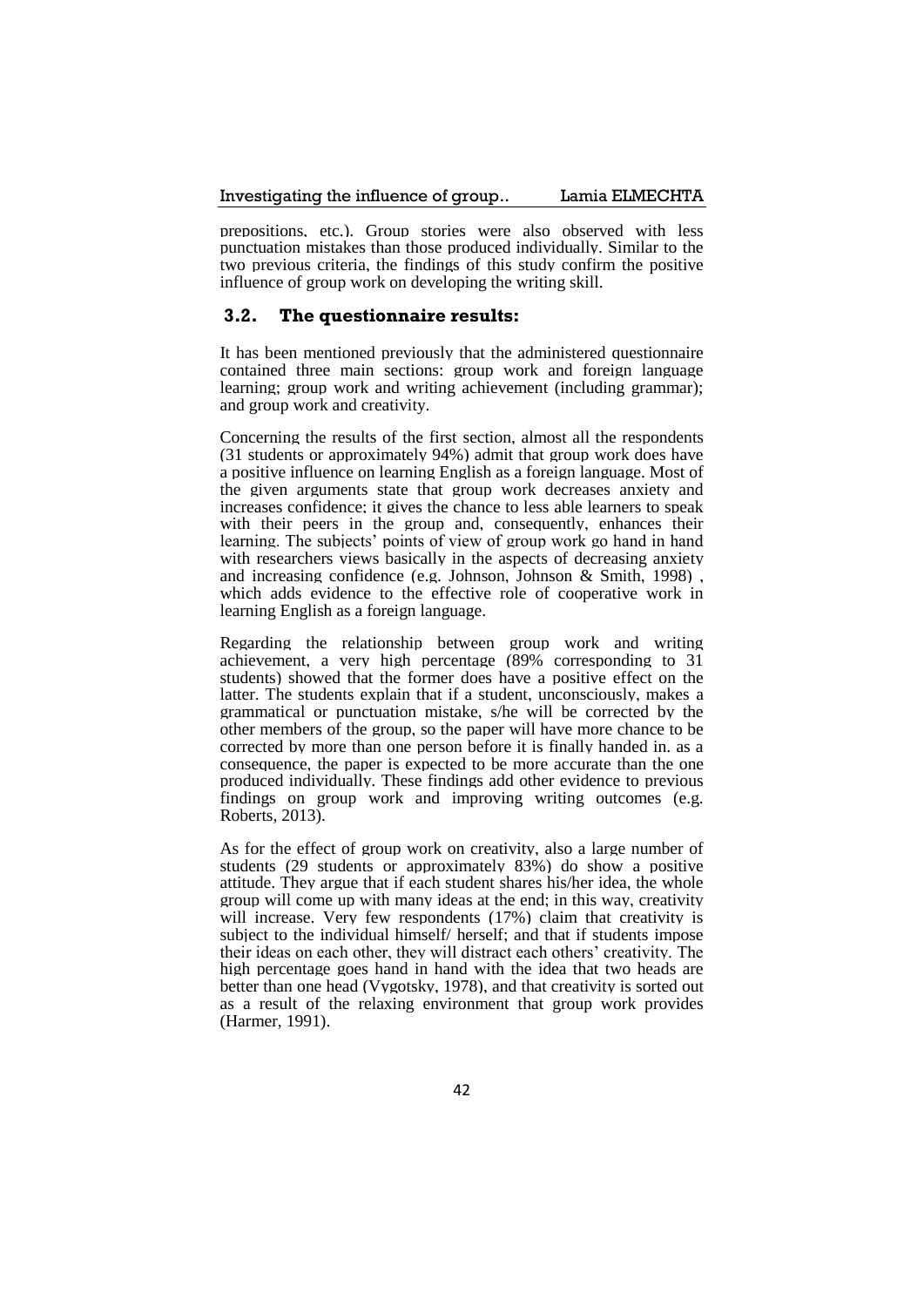#### **CONCLUSION:**

The present work has provided empirical evidence on the effects of group work on learning English as a foreign language. Three main factors were the focal areas of the study: group work and motivation, group work and writing achievement, and group work and creativity.

The examination of the students' questionnaire and classroom observation shows that the results of the two research instruments go in the direction of the research hypothesis of the influence of group work on learning in general, and creativity and writing achievement in particular. In other words, the students' answers of the questionnaire support the findings of classroom observation, and the results of classroom observation agree with those of the questionnaire, and both of them support the good effects of group work on:

- enhancing writing achievement by peer correction;
- increasing creativity by sharing ideas;
- and in improving learning outcomes by engaging learners and increasing their motivation.

The effects of group work on motivation, creativity and writing achievement would provide stronger evidence if associated with an experimental design, which will open the door for future investigations.

#### **Bibliography list:**

Armstrong, T. (2009). Multiple Intelligences in the Classroom. (3rd Ed.). Alexandria, VA : Association for Supervision and Curriculum Development.

Beebe, S. A., & Masterson, J. T. (2003). Communicating in small groups. Pearson Education Inc. Boston: Massachusetts.

Csernica, J., Hanyka, M., Hyde, D., Shooter, S., Toole, M., & Vigeant, M. (2002). Practical guide to teamwork, version 1.1. College of Engineering, Bucknell University.

Davis, B. G. (1993). Tools for Teaching. Jossey-Bass Inc., San Francisco: California. Elgort, I., Smith, A. G., & Toland, J. (2008). Is wiki an effective platform for group course work? Australasian Journal of Educational Technology, 24(2), 195-210.

Denis, S. (2009). Strategies of Coping with Effective Teaching and Learning in Large Classes in Secondary Schools in Kampala District. Royal University Mengo Campus.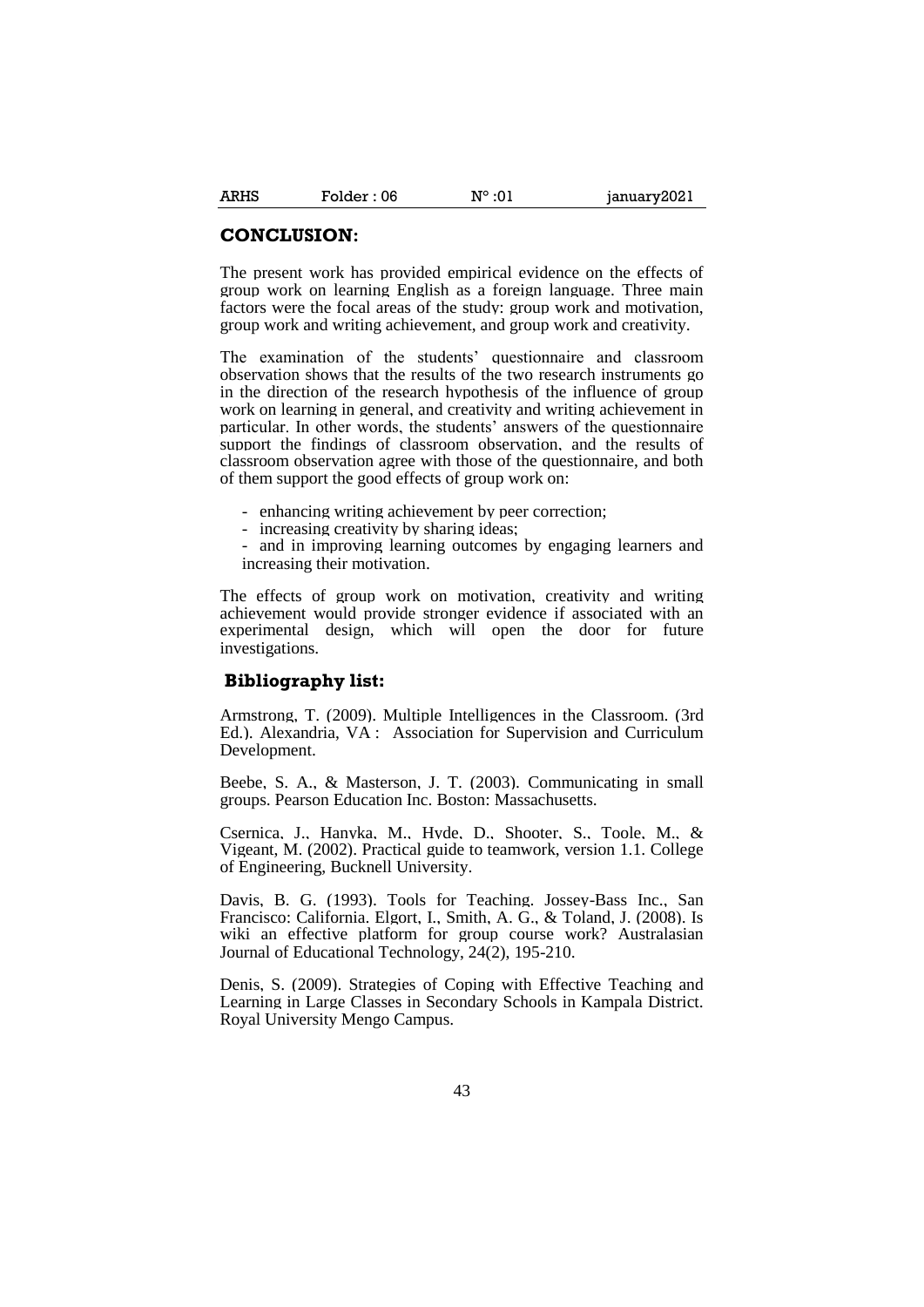Ellis, R. (1994). The study of second language acquisition. Oxford: Oxford University Press.

Essays, UK. (November 2013). Effects Of Group Work On Students Speaking Skill And Its Results. Retrieved from https://www.ukessays.com/essays/education/effects-of-group-workon-students-speaking-skill-and-its-results.php?cref=1

Gardner, R. C. (1985). Social psychology and second language learning: The role of attitudes and motivation. London: Edward Arnold Publishers.

Gardner, H. (2011). Fames of Mind: The Theory of Multiple Intelligences. (2nd Ed., 10th Anniversary). New York: Basic Books.

Harmer, J. (1991). The practice of English language. London: Longman.

Johnson, D.W., Johnson, R. T and Smith, K.A. (1991). Cooperative learning: Increasing College Faculty Instructional Productivity. ASHE - FRIC Higher Education Report No. 4. Washington, D. C.: School of Education and Human Development, George Washington University.

Kundu, C. L, & Tutto, D.N. (1989). Educational Psychology. New Delhi: Sterling Publishers.

Nunan,D & Lamb, C.(1996). The self-directed teacher: Managing the learning process. Cambridge: Cambridge University Press.

Peha, S. (2002). What is good writing? http://www.ttms.org/. Cooper, J. (1990). Cooperative learning and college teaching: tips from the trenches. Teaching Professor, 4(5), 1-2.

Richards, J. C. (2006). Communicative language teaching today. New York: Cambridge University Press.

Robayo Luna, A. M., & Hernandez Ortiz, L. S. (2013). Collaborative writing to enhance academic writing development through project work. HOW, A Colombian Journal for Teachers of English, 20(1), 130-148.

Raja, N. (2012). The Effectiveness of Group Work and Pair Work for Students of English at Undergraduate Level in Public and Private Sector Colleges. Interdisciplinary Journal of Contemporary Research in Business, 4(5), 155-163.

Roberts, R. (2013) . [Collaborative writing activities.](file:///C:/Users/AppData/Local/Temp/Rar$DIa5108.32549/Collaborative%20writing%20activities) Retrieved from [https://elt-resourceful.com/2013/01/14/collaborative-writing](https://elt-resourceful.com/2013/01/14/collaborative-writing-activities/)[activities/](https://elt-resourceful.com/2013/01/14/collaborative-writing-activities/) Collaborative writing